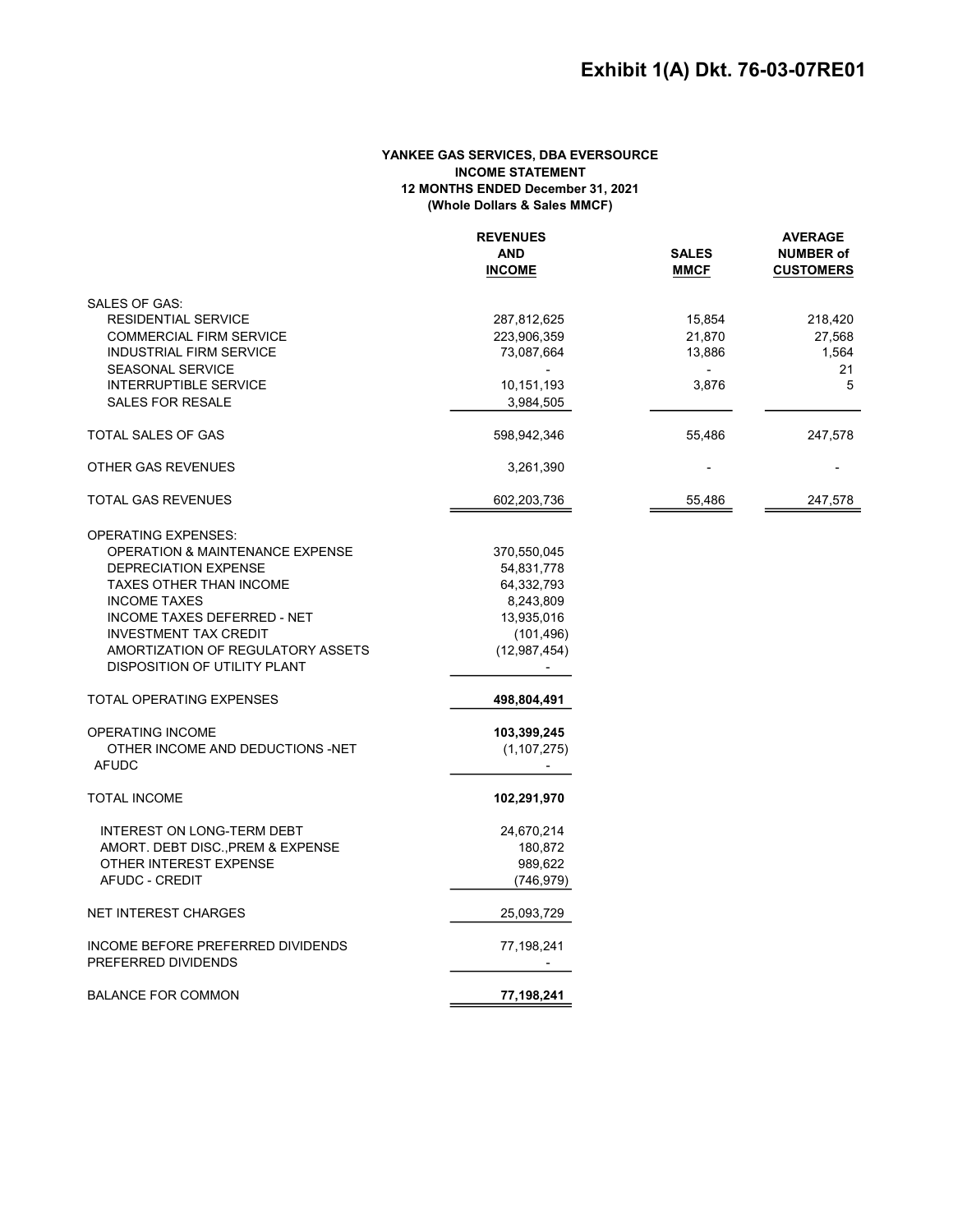# Exhibit 1(B) Dkt. 76-03-07RE01

# YANKEE GAS SERVICES, DBA EVERSOURCE ENERGY Rate of Return on Rate Base December 31, 2021 (Thousands of Dollars)

|                                                                                                                                                                                           | Average *                                                |
|-------------------------------------------------------------------------------------------------------------------------------------------------------------------------------------------|----------------------------------------------------------|
| <b>Total Utility Plant In Service</b><br>Less: Reserve for Depreciation<br><b>Net Utility Plant</b>                                                                                       | \$<br>2,389,409<br>498,184<br>1,891,225                  |
| Plus:                                                                                                                                                                                     |                                                          |
| Materials & Supplies, ex. fuel<br>Fuel Reserve (13 Month Average)<br><b>Working Capital Allowance</b><br>Prepayments<br>Regulatory Assets - FAS 109<br>Regulatory Assets, Net of Tax**    | 3,304<br>18,303<br>4,421<br>1,523<br>(110, 734)<br>8,174 |
| Less:<br>Accumulated Provision for Deferred Income Tax<br>Regulatory Liability - FAS 109<br>Reserves, Net of Tax<br><b>Customer Advances for Construction</b><br><b>Customer Deposits</b> | 361,867<br>(110, 734)<br>23,909<br>57<br>2,661           |
| Rate Base                                                                                                                                                                                 | 1,538,456                                                |
| Operating Income                                                                                                                                                                          | 103,399                                                  |
| Rate of Return                                                                                                                                                                            | 6.72%                                                    |

\* 5 Quarter Average Rate Base

\*\*Includes Deferred Hardship Charges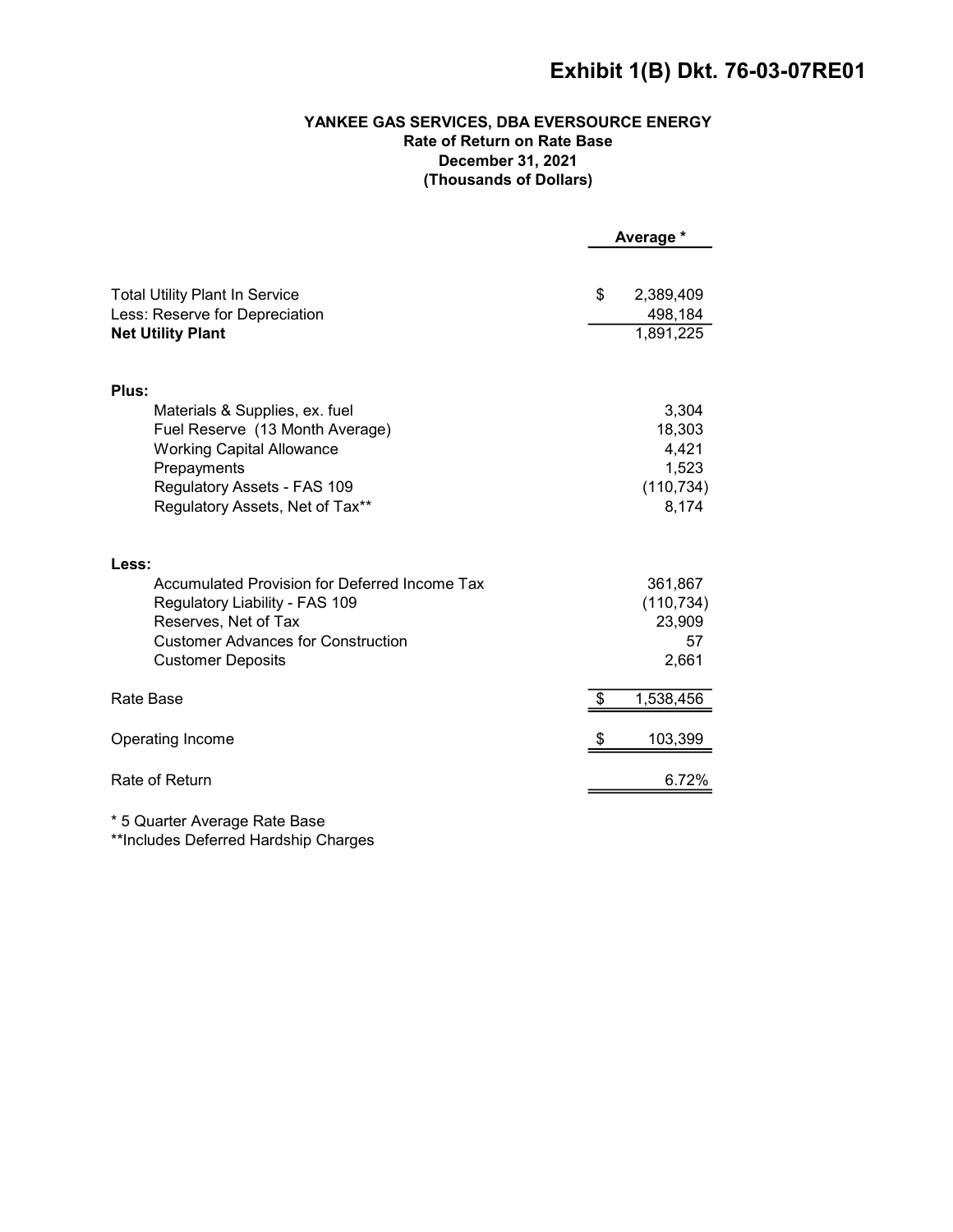#### YANKEE GAS SERVICES, DBA EVERSOURCE ENERGY Rate of Return on Common Equity Cost of Capital Method December 31, 2021 (Thousands of Dollars)

|                                                                                       | Amount<br>5-Q Average   |                         | Capitalization<br><b>Ratios</b><br>5-Q Average |
|---------------------------------------------------------------------------------------|-------------------------|-------------------------|------------------------------------------------|
| Short-Term Debt<br>NOTE (a)<br>Long-Term Debt<br><b>Common Equity</b>                 | 686,992<br>845,814      |                         | 0.00%<br>44.82%<br>55.18%                      |
| Total                                                                                 | 1,532,806               |                         | 100.00%                                        |
|                                                                                       |                         | Average                 |                                                |
|                                                                                       | <b>Embedded</b><br>Cost | Capitalization<br>Ratio | Weighted<br>Cost                               |
| Short-Term Debt<br>Long-Term Debt                                                     | $0.00\%$<br>3.58%       | 0.00%<br>44.82%         | $0.00\%$<br>1.60%                              |
| <b>Weighted Costs</b>                                                                 |                         |                         | 1.60%                                          |
| Rate of Return on Rate Base<br>Less: Weighted Costs<br><b>Common Equity Component</b> |                         |                         | 6.72%<br>1.60%<br>5.12%                        |
| Percentage of Common Equity to Total Capitalization                                   |                         |                         | 55.18%                                         |
| Return on Common Equity                                                               |                         |                         | 9.28%                                          |

Notes:

 $\overline{(a)}$  Beginning with the 3/31/05 Filing Short-Term Debt will no longer be included in the YGS capitalization.